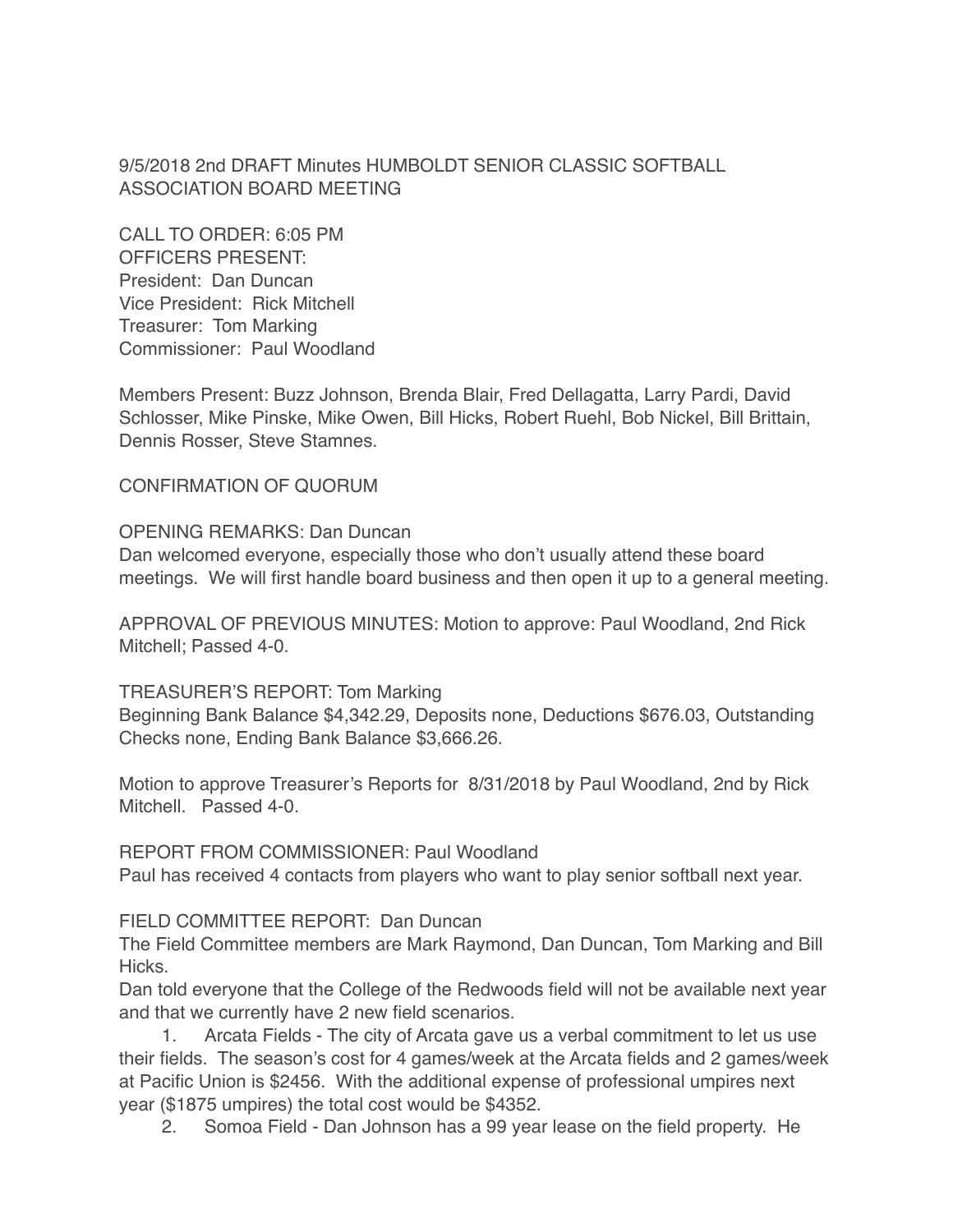wants to support us with the following;

- a. A crew to maintain the field.
- b. Dugouts concrete between dugouts, dugout benches.
- c. Storage
- d. We would have to provide bleachers and the forming for concrete.

e. We would add a 50+ division (requested by Dan Johnson as he would play in it) that would play Monday and Wednesday. The 58+ division would play Tuesday and Thursday.

## BY-LAWS COMMITTEE REPORT: David Schlosser

BY-Laws committee members are David Schlosser, Tom Marking, Larry Pardi and Mark Raymond

The by-laws committee will present a proposal for by-law changes at the October 3rd special meeting. One change is proposing to include managers or their appointed representative in voting on board business along with the board members. It was felt that too few members were making decisions for the whole league. A draft of the proposed changes will be sent out ahead of the meeting.

## POST-GAME ALCOHOL ISSUE: Tom Marking

Security had to stop some drinking by Senior ball players at College of the Redwoods. This has happened a couple of times before. This is a liability issue, especially if you have an accident driving away causing property damage or injuring someone. The prohibition of drinking alcohol is in our rules of play. School's are non alcohol sites. The city of Arcata has the same rules. Same at the Samoa field which is school property. We impress upon the managers to govern their team members. Tom will write up recommendations to present at the next meeting.

NEW BUSINESS: GENERAL MEMBERS MEETING: Paul Woodland

Dan Duncan read the definition of a General meeting from the by-laws. It is to cover team composition, playing rules, cost and schedule. The goal is to get input to improve the playing experience.

Bob suggested moving the outfield minimum line back 5' to increase hits and decrease force outs at second thrown from the outfield. He also pointed out the need to make the line/arc more visible.

Bill Hicks pointed out that currently it is an arc of 145' from home plate. Bob suggested it be 50' from each base.

Someone suggested the use of composite bats should be allowed past a certain age and a discussion ensued.

Aluminum bats for 70 years  $+$  (currently allowed for 75 years  $+$ ) Composite for 75 plus and ladies.

Steve Stamnes does not support the use of composite bats in this league.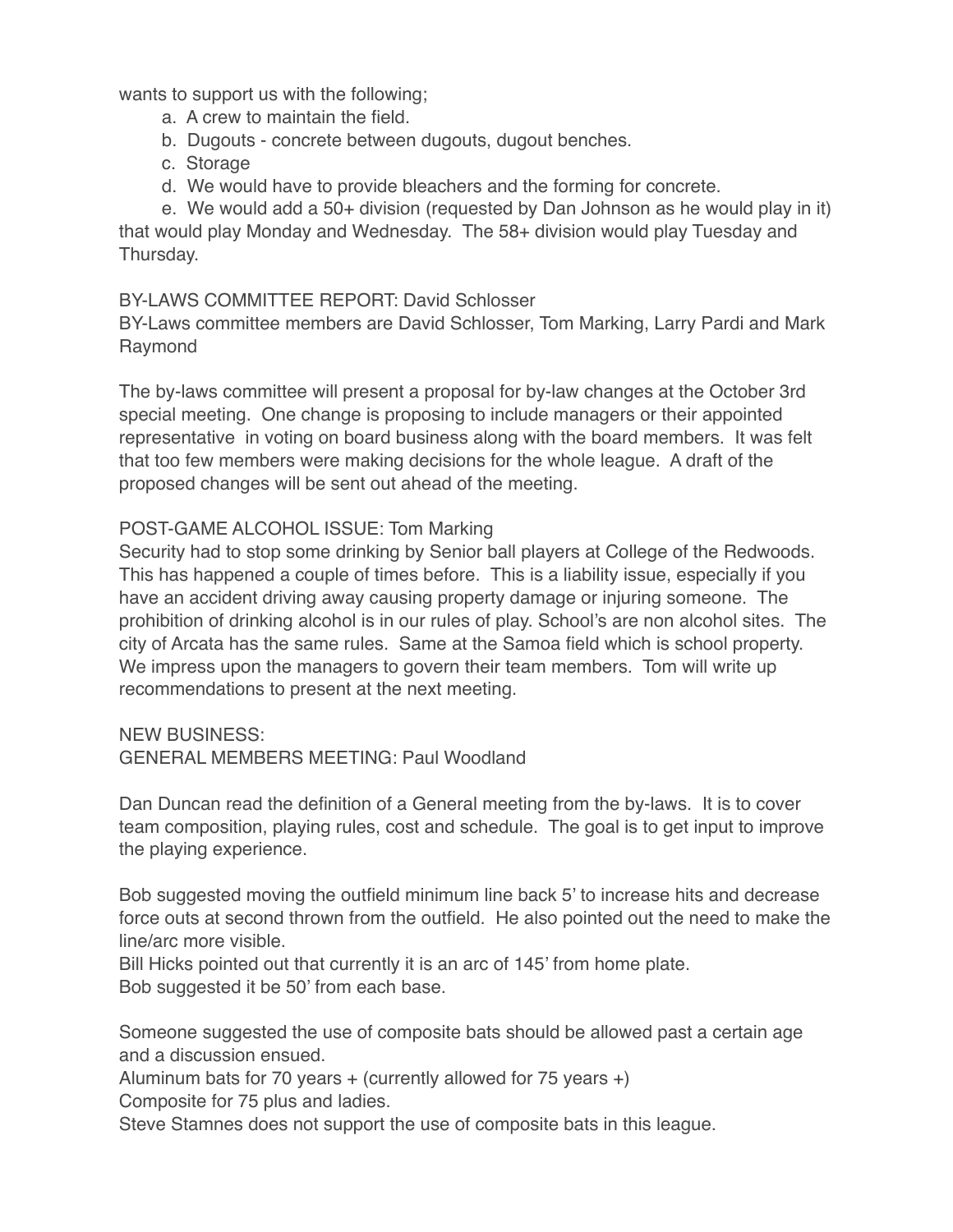Bill Hicks does not support the use of composite bats in this league.

Tom Marking does not support the use of composite bats in this league but might be in favor of moving the minimum out field line back 10'.

Paul Woodland said that we should consider safety first and that we are advertised as a wood bat league.

Larry Pardi said we need to make the fielders aware when an aluminum bat is being used.

Bill Brittain said he is 81 years old and that there are a lot of 80 year olds and the most important thing is to keep people safe.

Brenda likes the idea of using a livelier tighter ball to help people get hits.

Buzz pointed out that the livelier ball helps everybody but the use of composite bats would help selected people. He likes the idea of moving back the outfield line.

Tom Marking said he bought balls for 2 seasons this year at a great price as we combined with the travel league's ball purchase. We have one more season with the less lively 44-375 balls. In 2017 we used the livelier 52/275 balls. Tom said he didn't really notice a difference this year.

Dennis Rosser thought a more lively ball could cause safety problems. Mike Pinske had several points to make.

1. Next year have players sign a code of conduct which addresses many factors. It is on the website but not part of our signed releases.

2. Thanks to the board for professionally handling the base running incident which resulted in a disciplinary hearing.

3. The new players are not aware of the specific rules. Make following the code of conduct and knowledge of the rules be the responsibility of each manager. It should be up to the managers to calm things down. At times this year the language was not appropriate for the ladies in the stands.

4. Managers should get together before the game with the empire and agree that there will not be players arguing.

Mike Owen, as the Relics personnel manager and as past President of the league, read a prepared statement .

Dan Duncan said he agreed with the spirit of Mike's statement. Dan thinks the professional umpires to be used next year will be able to take control of the game situations.

Bill Hicks supports having umpires.

Tom Marking said we have never had umpires before but players in the league today are younger and the level of competition has increased this year.

Steve Stamnes said the profanity level kept fans from coming to games.

The question was posed, how could we raise more money for umpires? It was suggested we ask sponsors and players to pay a little bit more money and to hold fundraising events.

Rick Mitchell said they had already contacted Applebees regarding their coupons for friends and family program where on a certain day, say 3x/year, the league would get 15% of the proceeds from the patrons with the coupons. He also suggested that an